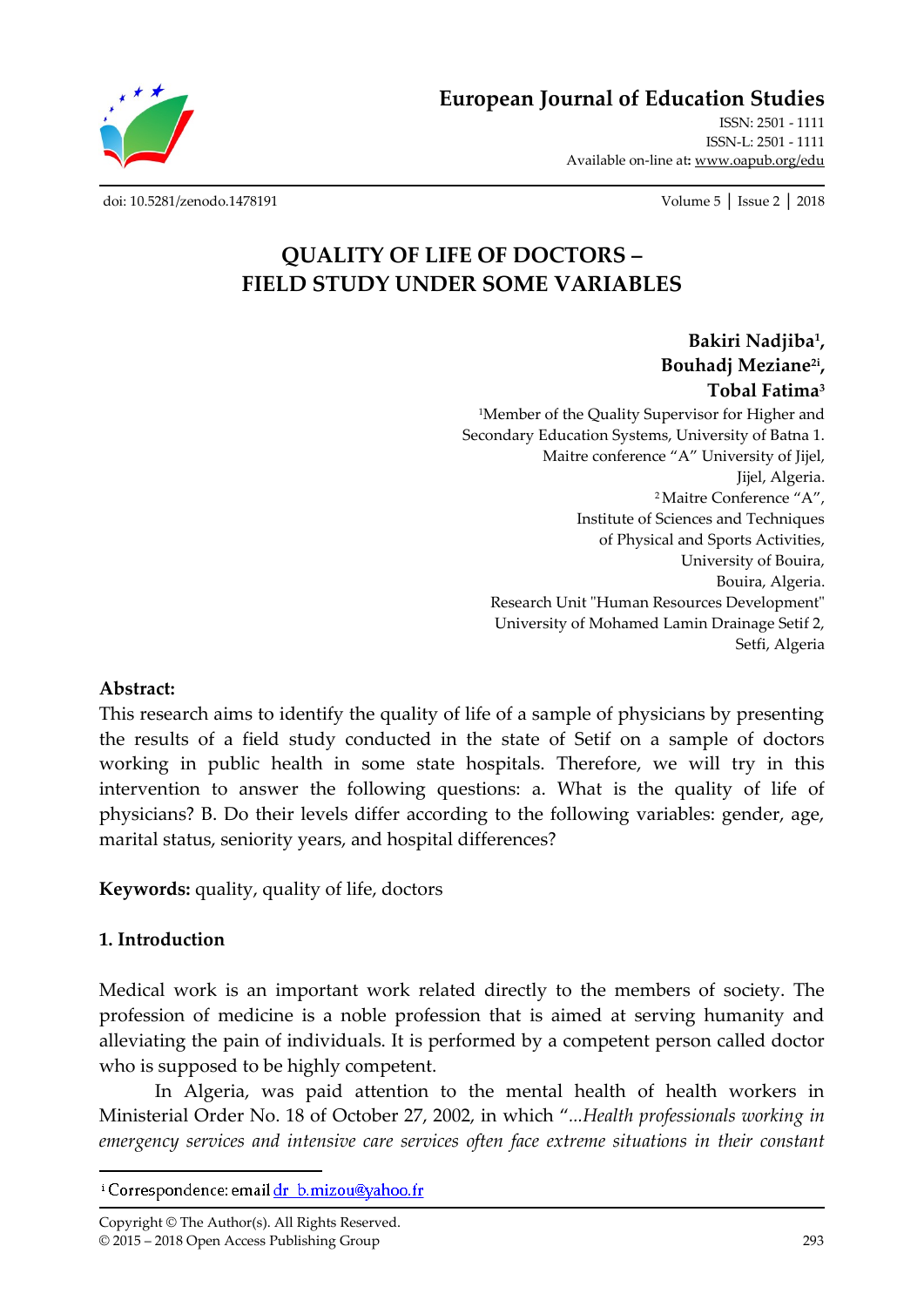*struggle against the suffering of their patients, who are burdened but also for emotional and intellectual burdens increasing in interests of intense activity due to regulatory and relational pressures."*

According to a report by the National Observatory for Violence in France, the level of violence is increasing by 38% between 2008 and 2009, and in 2010 it increased by 7% compared with the previous rate. This phenomenon was related to mental health, emergency medicine and general medicine. Yusuf, 2005, 6)

The Amas study (1989) found that health workers, supervisors, doctors and nurses show a great willingness to be under pressure because they are exposed to many stressful situations.

Andreas Martens noted that the burden and work requirements of public health assistants have been the subject of different research. Physical burden plays a major role in the problem of carrying patients and a project focuses on the study of the effectiveness of the procedures that included the following models and features: consideration of working conditions, field, and giving importance to individual advice (Andreas Martens, 2006, 14)

 The concept of quality of life is one of the modern concepts that have received great attention in the natural and human sciences. Ashol (2005) finds that a concept rarely adopts widespread scientific use in our daily life, as quickly as the concept of quality of life. The Creator, (DS), 68)

The subjective dimension is concerned with personal comfort, satisfaction with life and personal happiness. The objective dimension includes a range of direct measurable indicators such as income level, working conditions and social and economic status. (Bishop Fast Price, 2001, 212)

The quality of life reflects the physical and psychological well-being of the human being, the cleanliness and cleanliness of the environment surrounding him and his satisfaction with the services provided to him, such as education, health services, transportation, social justice and positive morale. (Mahmoud Mansi, Ali Mahdi, 2010, 41)

The World Health Organization (WHO) has defined it as an awareness of individuals' social status in life in the context of society's culture and value, and its relevance to their goals, expectations, standards and interests as well as physical and psychological health, independence, social relationships, personal beliefs and their relation to prominent environmental features. (WHOQOL Group, 1995, 1403)

Quality of life also refers to the ability of the individual to live a good life on the physical and emotional level, and thus the search for quality indicators of life is important for treatment and prevention of many diseases. (Vent Egodet et al., 2008)It is also known as personal sense of competence and proficiency in dealing with challenges. (Dodson, 1994, 218)

 Several studies have examined the quality of life, such as the study of Verjani (1992), Ibrahim and Siddiq (2006), Al-Adly (2006) and Amira Bakhsh (2006) on the quality of life through physical integrity, rational thinking, emotional balance and social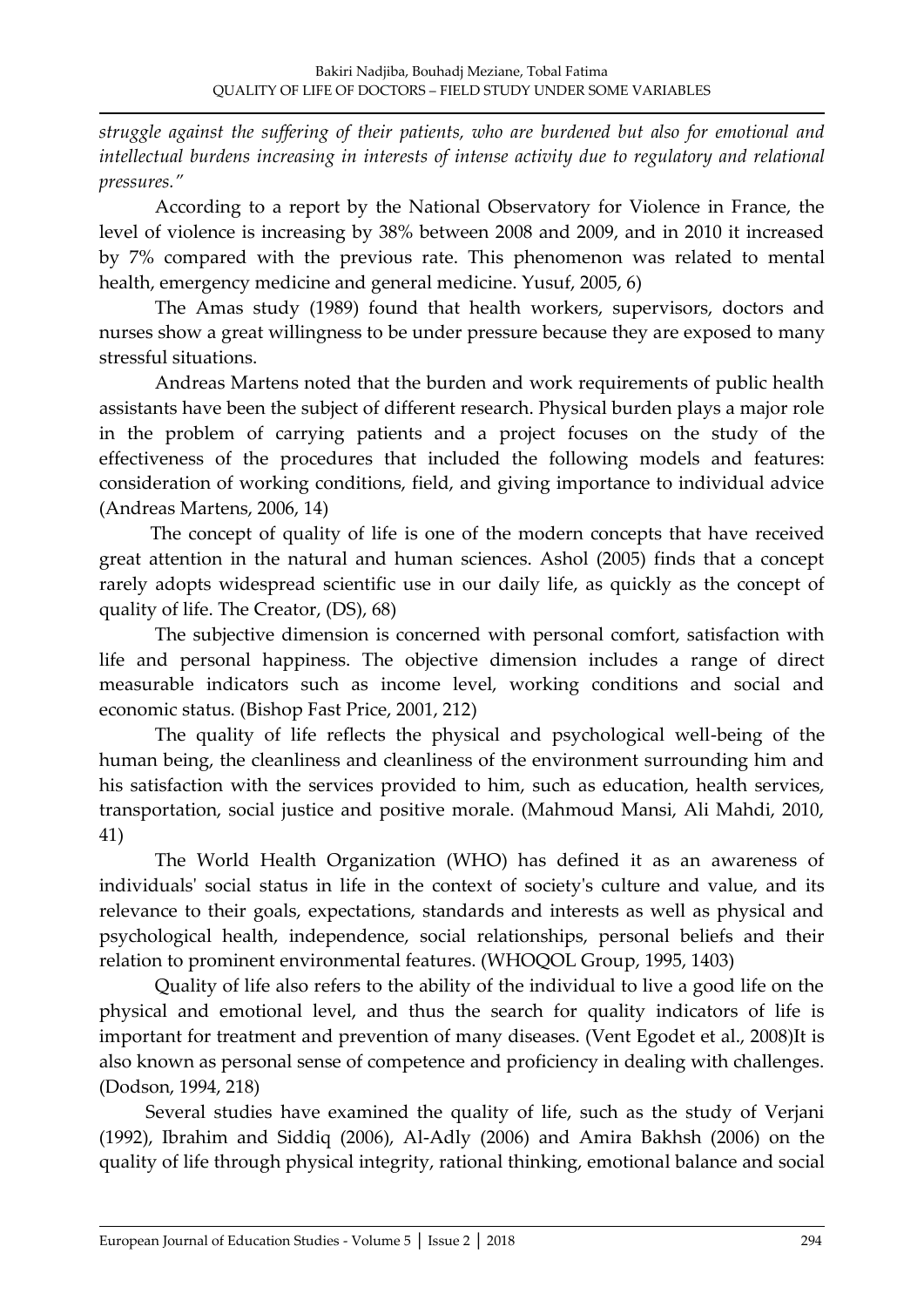skills, Picher (2006), Faro (1999), Wagner (2006), which reflects the importance of this concept and its impact on the life of the individual.

The quality of life is a multidimensional and relative concept that differs from one specialty to the other in terms of theory and practice according to the criteria that individuals adopt to evaluate life and its demands, which are often influenced by many factors that control the determination of quality of life components such as the ability to think and make decisions.

According to the World Health Organization, health has several components: physical health, mental health, spiritual health, mental health, social health and community health. (Raghda Ali Naissa, 2012, 2p)

Based on the theoretical framework and the previous studies that dealt with the concept of quality of life, the problem of the current study is determined in terms of the quality of life of a sample of physicians by presenting the results of a field study conducted in Setif state on a sample of doctors working in public health in some state hospitals.

Therefore, we will try in this intervention to answer the following questions:

- 1. What is the quality of life of physicians?
- 2. Are there statistically significant differences in the quality of life of doctors due to sex variable?
- 3. Are there statistically significant differences in the quality of life of doctors attributed to age variable?
- 4. Are there statistically significant differences in the quality of life of doctors due to the variable social status?
- 5. Are there statistically significant differences in the quality of life of doctors due to the variance of years of seniority?
- 6. Are there any statistically significant differences in the quality of life of doctors due to the variation of the hospital in which they work?

### **2. Methodological procedures for the study**

### **2.2 Study methodology**

The investigation made use of the analytical descriptive approach, which is the appropriate method for this study, to determine the quality of life of a sample of doctors of Setif, in view of the objectives of the study and the nature of the subject.

# **2.2 Study community**

The survey population consists of rural and urban doctors at the level of public hospitals and multi-service clinics in the urban and rural areas of Setif governorate, Setif Center, Al-Ulma, Bani Aziz, Ain Al-Sat, and Bir al-Arsh. 2017 and 15/09/2017.

# **2.3. Study Sample**

The sample of the study consisted of (30) doctors, from the state of Setif, located in the urban and rural areas.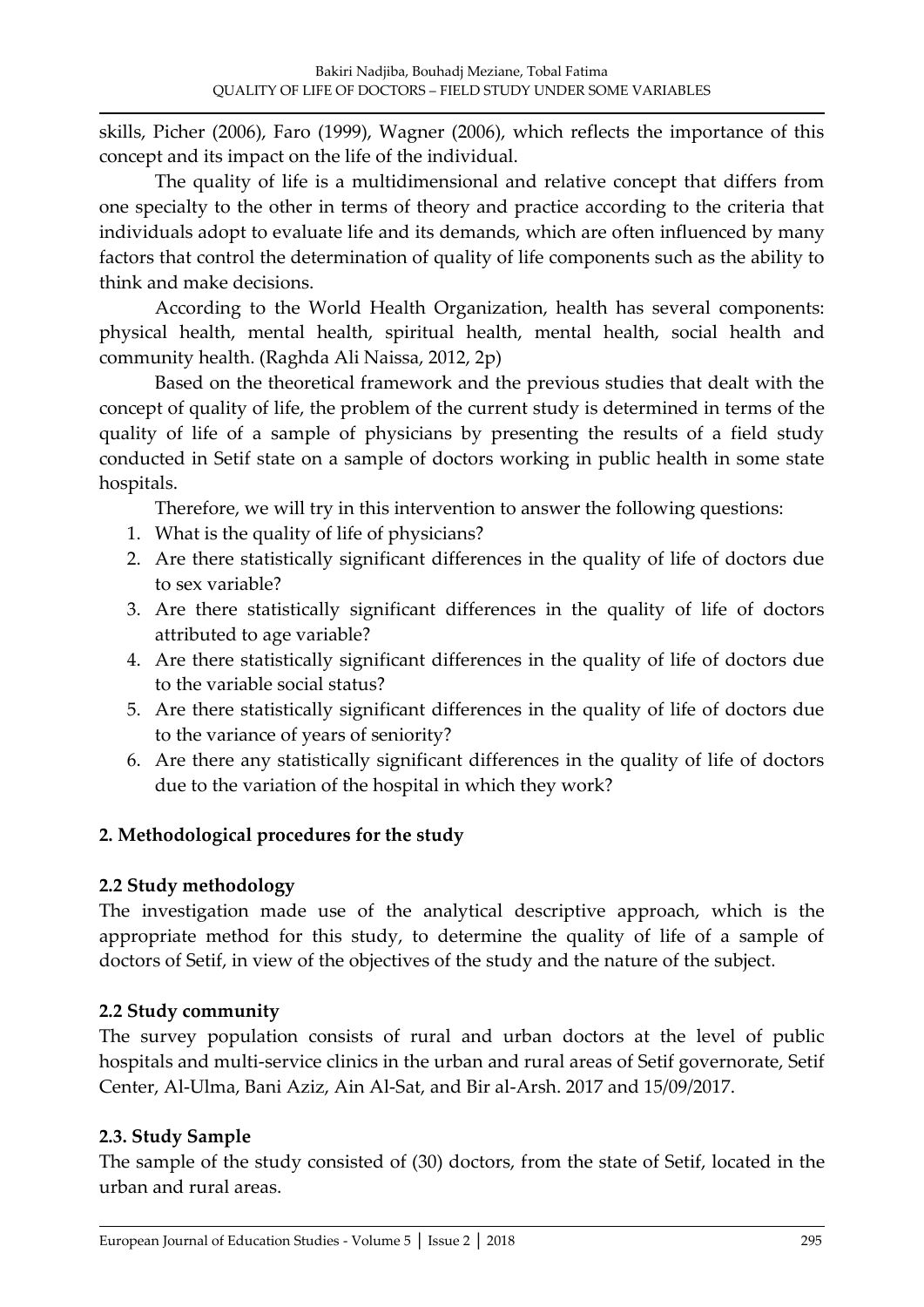| <b>Table 1:</b> The sample of the study |         |        |                                       |                                |               |        |                                     |                              |          |             |
|-----------------------------------------|---------|--------|---------------------------------------|--------------------------------|---------------|--------|-------------------------------------|------------------------------|----------|-------------|
|                                         | Marital |        | Age                                   |                                | <b>Status</b> |        | Years                               |                              | Hospital |             |
| <b>Variables</b>                        | Male    | Female | <b>Less</b><br>than<br>forty<br>years | More<br>than<br>forty<br>vears | Married       | Single | <b>Less</b><br>than<br>ten<br>years | more<br>than<br>ten<br>years | City     | Countryside |
| The<br>number                           | 15      | 15     | 19                                    | 11                             | 26            | 04     | 19                                  | 11                           | 09       | 21          |
| <b>Total</b>                            | 30      |        |                                       |                                |               |        |                                     |                              |          |             |

### **2.4. Study tools**

The tool used by the researcher to measure the quality of life of physicians in this study is the World Health Organization (WHO) Quality of Life Standard, which was prepared in 1991. The efforts have led to the development of the Centennial Quality of Life Standard, developed through 15 WHO field centers across 12 the formula included 235 items and was used in 15 field centers in different languages across the world. The best 100 items were selected. This formula was called the Centennial Quality of Life Standard, and consists of six m Basic machines containing twenty-four sub-dimension or measure, namely:

- Physical area: it includes three dimensions, namely:
	- o pain,
	- o energy,
	- o sleep.
- Psychological field: it includes five dimensions, which are:
	- o a positive feeling,
	- o thinking and learning,
	- o self-esteem,
	- o the image of the body,
	- o the negative feeling.
- The field of independence: it includes four dimensions namely:
	- o the ability to movement,
	- o daily activity,
	- o dependence on drugs,
	- o ability to work.
- The area of social relations: it includes three dimensions, namely:
	- o personal relations,
	- o social support,
	- o sexual activity.
- Environment: It includes eight dimensions, namely:
	- o security and physical security,
	- o the environment of the home,
	- o financial resources,
	- o health and social care,
	- o the acquisition of new skills and information,
	- o entertainment,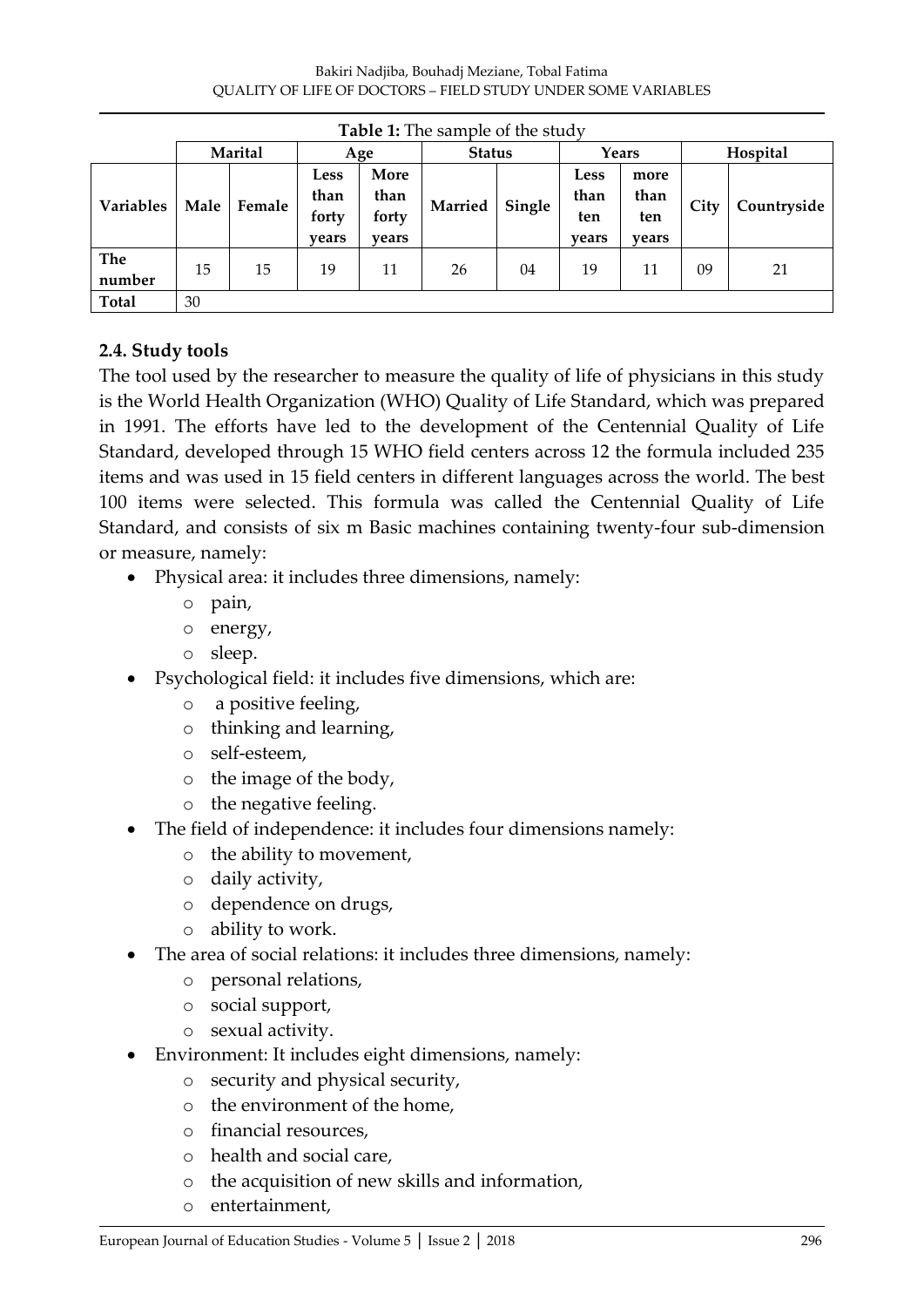- o the natural environment,
- o transportation.
- Religious domain: it contains one dimension, which is:
	- o religious beliefs.

Each sub-scale is measured by four items. The total number of items is 96 items plus four phrases that measure the quality of life in general and public health. The answer is in five graduated alternatives.

After receiving the approval of the World Health Organization on the translation of the scale into Arabic, and obtaining the original version in English, Ahmed Hassanein Ahmed Mohamed 2011 obtained the Arabic version of the standard. He computed his psychometric conditions on a sample of the Libyan society, as follows: (0.17- 0.76). In addition, the correlation between the item and the total score was between 0.87 and 0.40. The stability of the scale was calculated in the Alpha Cronbach method and was between 0.89 and 0.69.

The criteria of the scale in the Algerian environment were calculated by Dr. Basheer Mamamriya in his research on a sample of the elderly of 74 individuals. The distinguished truth was 0.74, which is statistically significant at 0.01, and the contrast truth is 0.539, which is statistically significant at 0.01, the correlation to the total score is 0.872, which is statistically significant at 0.01, while the stability was calculated in the half-way distribution, and it reached 0.873, while the alpha coefficient of Cronbach was 0.938. (Bashir Muammariyah, 2013, 82-83)

#### **2.5. Statistical analysis**

Statistical analysis was carried out using the SPSS statistical package. The data were analyzed using the following statistical methods: arithmetic mean, standard deviation and T test to indicate the differences between the averages.

#### **2.6. Study Outcomes**

#### **2.6.1. Presentation of the study results**

**Question 1:** What is the quality of life of doctors?

| <b>Table 2:</b> What is the quality of life of doctors? |        |                      |                           |  |  |  |  |  |  |
|---------------------------------------------------------|--------|----------------------|---------------------------|--|--|--|--|--|--|
| Variable                                                | Number | <b>Standard Mean</b> | <b>Standard Deviation</b> |  |  |  |  |  |  |
| The quality of life for doctors                         | 30     | 83.43                |                           |  |  |  |  |  |  |

| Table 2: What is the quality of life of doctors? |
|--------------------------------------------------|
|--------------------------------------------------|

It is noted from the previous table that the average quality of life in the sample of physicians was (83, 43), which is lower than the satisfactory average (84). This indicates a low level of quality of life in the doctors sample study.

The following table presents a detailed view of these aspects.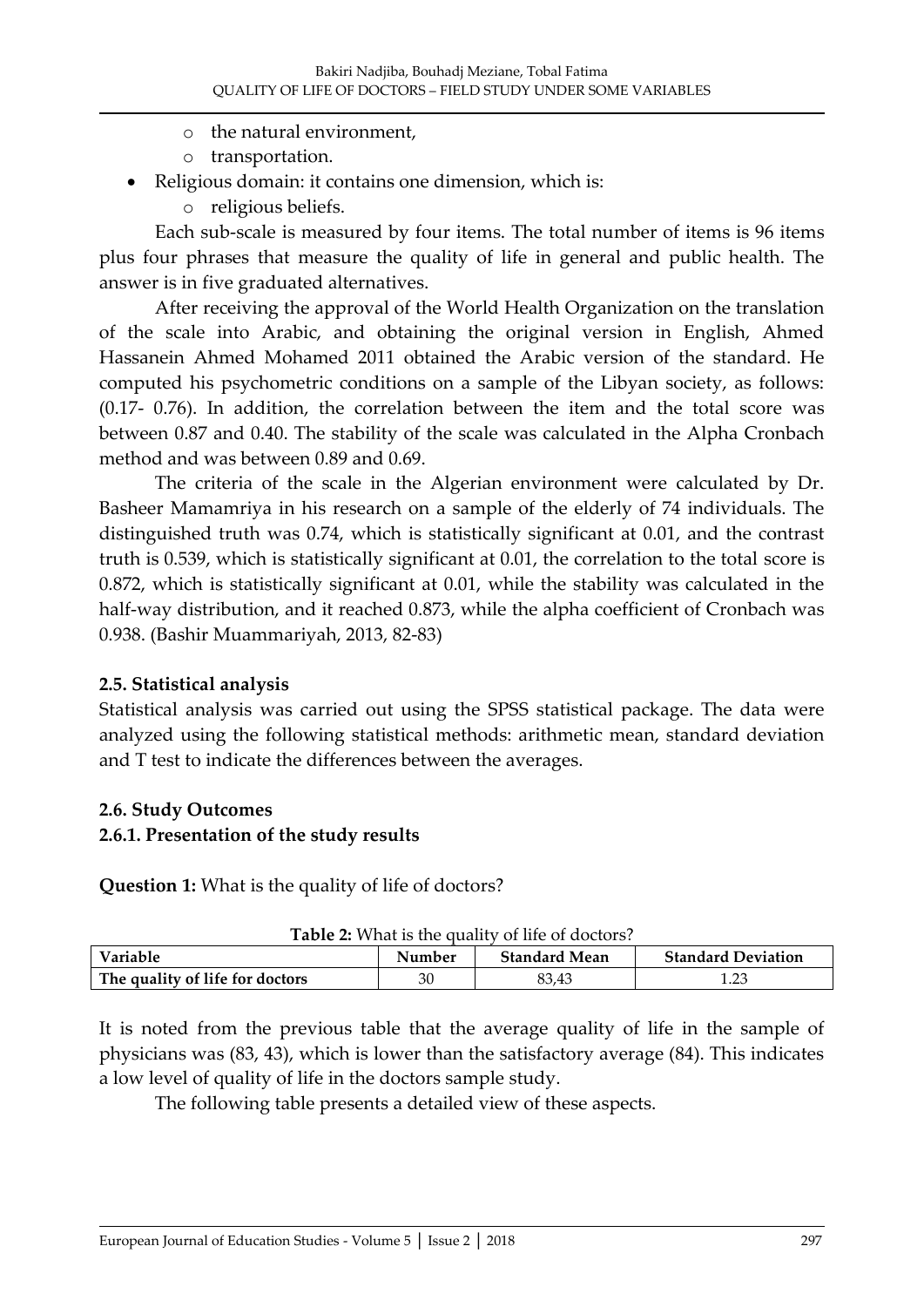| <b>Table 3:</b> Mean and standard deviation of the quality of life of doctors (males) |
|---------------------------------------------------------------------------------------|
| in Setif governorate                                                                  |

| <b>Variable</b>                 | Number | <b>Standard Mean</b> | <b>Standard Deviation</b> |
|---------------------------------|--------|----------------------|---------------------------|
| The quality of life for doctors |        | 87.53                | 1.75                      |

It is noted from the previous table that the average quality of life of the sample of doctors (males) was (82.53), which is below the satisfactory average (84) and indicates a low level of quality of life.

**Table 4:** The arithmetical mean and the standard deviation of the quality of life among female doctors in Setif governorate

| Variable                        | Number | <b>Standard Mean</b> | <b>Standard Deviation</b> |
|---------------------------------|--------|----------------------|---------------------------|
| The quality of life for doctors | 15     | 84.33                | 1.76                      |

The previous table shows that the average quality of life of the sample of female physicians was 84.33, which is close to the satisfactory average (84) and indicates a poor level of quality of life.

From the previous tables we note that the average quality of life of the sample of doctors (males) is (82.53) and the sample of female doctors is (84.33) while the overall average in the study sample is (83, 43) There is a low level of quality of life in the study sample.

Therefore, we accept the first hypothesis, which states that there is a low level of quality of life among doctors sample study in the state of Setif.

**Question 2:** Are there statistically significant differences in the quality of life of doctors due to sex variable?

|                  | uic bannon on bhívsiciúile d'v bea vaniable: |        |                         |          |           |            |              |  |  |  |  |
|------------------|----------------------------------------------|--------|-------------------------|----------|-----------|------------|--------------|--|--|--|--|
| <b>Variables</b> | Sex                                          | Number | Mean                    | Standard | Degree of |            | Value of     |  |  |  |  |
|                  |                                              |        | arithmetic<br>deviation |          | freedom   | calculated | significance |  |  |  |  |
| Quality of       | Male                                         | 15     | 82.53                   | 1,75     |           |            |              |  |  |  |  |
| life             | Female                                       | 15     | 84.33                   | 1,76     | 29        | 0.45       | 0.65         |  |  |  |  |

**Table 5**: The value of "T" to indicate differences in the quality of life of the sample of physicians by sex variable?

From the previous table we notice that there are statistically significant differences where the calculated value (0, 45) is 29, with a probability value of 0.65, which is greater than 0.05 for females. Therefore, there can be differences in quality of life between Males and females in favor of females. The female arithmetic average (84.33) was higher than that of males (82.53), which indicates that doctors feel better quality of life than doctors.

**Question 3:** Are there statistically significant differences in the quality of life of doctors attributed to age variable?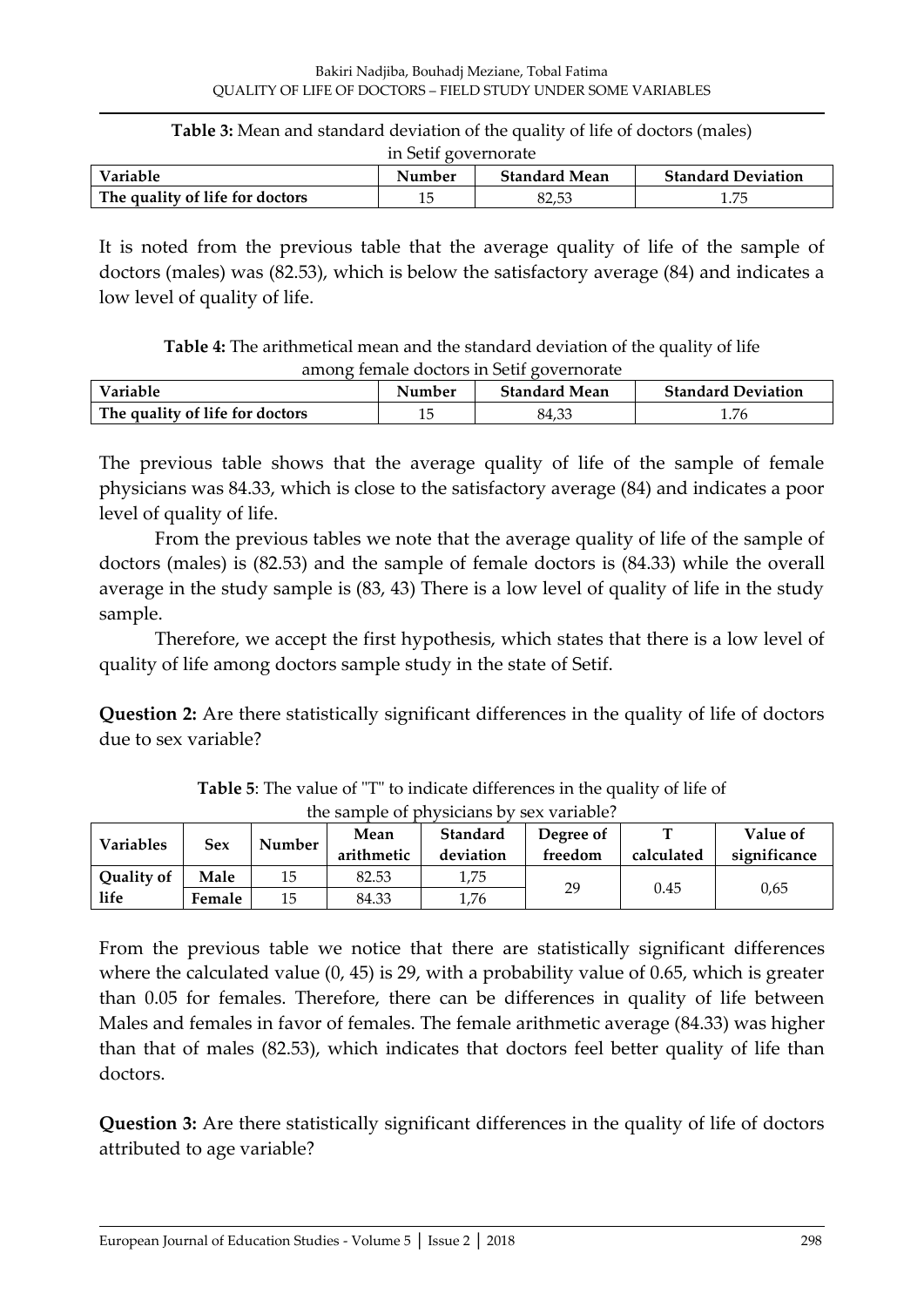| the sample of physicians by age variable |                          |        |                  |                       |                      |            |                          |  |  |  |
|------------------------------------------|--------------------------|--------|------------------|-----------------------|----------------------|------------|--------------------------|--|--|--|
| <b>Variables</b>                         | Age                      | Number | Standard<br>mean | Standard<br>deviation | Degree of<br>fredoom | calculated | Value of<br>significance |  |  |  |
| Quality<br>of life                       | Less than<br>forty years | 19     | 84.26            | 1.45                  |                      |            |                          |  |  |  |
|                                          | More than<br>forty years | 11     | 82               | 2.26                  | 29                   | 15.27      | 0.000                    |  |  |  |

**Table 6:** The value of "T" to indicate differences in the quality of life of  $t_{\rm sample}$  of physicials

From the previous table, there are statistically significant differences where the calculated value of 15, 27 is 29, the probability value (0,000), which is 0, 05 for the doctors, is less than forty years, and therefore there are differences in quality Among physicians aged less than 40 years and over forty, their mean (84, 26) was greater than that of adults over forty years (82).

**Question 4:** Are there statistically significant differences in the quality of life of physicians due to the variable social status?

**Table 7:** The value of "T" to indicate the differences in the quality of life in the sample of doctors according to the variable of the social situation

| Variables         | Social<br>status | Number | Standard<br>mean | Standard<br>deviation | Degree of<br>fredoom | calculated | Value of<br>significance |
|-------------------|------------------|--------|------------------|-----------------------|----------------------|------------|--------------------------|
| <b>Quality of</b> | Married          | 26     | 82.96            | 1.33                  | 29                   |            |                          |
| life              | Single           |        | 86.50            | 3.17                  |                      | 17.95      | 0.000                    |

From the previous table we notice that there are statistically significant differences where the calculated value of (17.95) with freedom degree 29, where the probability value (0,000) is a function at 0,05 and therefore it can be said that there are differences in the quality of life between married doctors and others Were married to married couples, where their average (86,50) was greater than those married (82,96).

**Question 5:** Are there statistically significant differences in the quality of life of physicians due to the variance of years of seniority?

**Table 8:** The value of "T" to indicate differences in the quality of life of the sample of physicians according to the variable of seniority years

|                    |                              |        |                  | physicians according to the variable of scritority |                      | <u>caro</u> |                          |
|--------------------|------------------------------|--------|------------------|----------------------------------------------------|----------------------|-------------|--------------------------|
| Variables          | <b>Years of</b><br>seniority | Number | Standard<br>mean | <b>Standard</b><br>deviation                       | Degree of<br>fredoom | calculated  | Value of<br>significance |
| Quality<br>of life | Less than<br>ten years       | 19     | 84.26            | 1.45                                               |                      |             |                          |
|                    | More than<br>ten years       | 11     | 82               | 2.26                                               | 29                   | 15.27       | 0.000                    |

From the previous table, there are statistically significant differences, where the calculated value of 15,27 is 29, with a probability value of 0,000 which is a function at 0,05. Thus, there can be differences in the quality of life among physicians who worked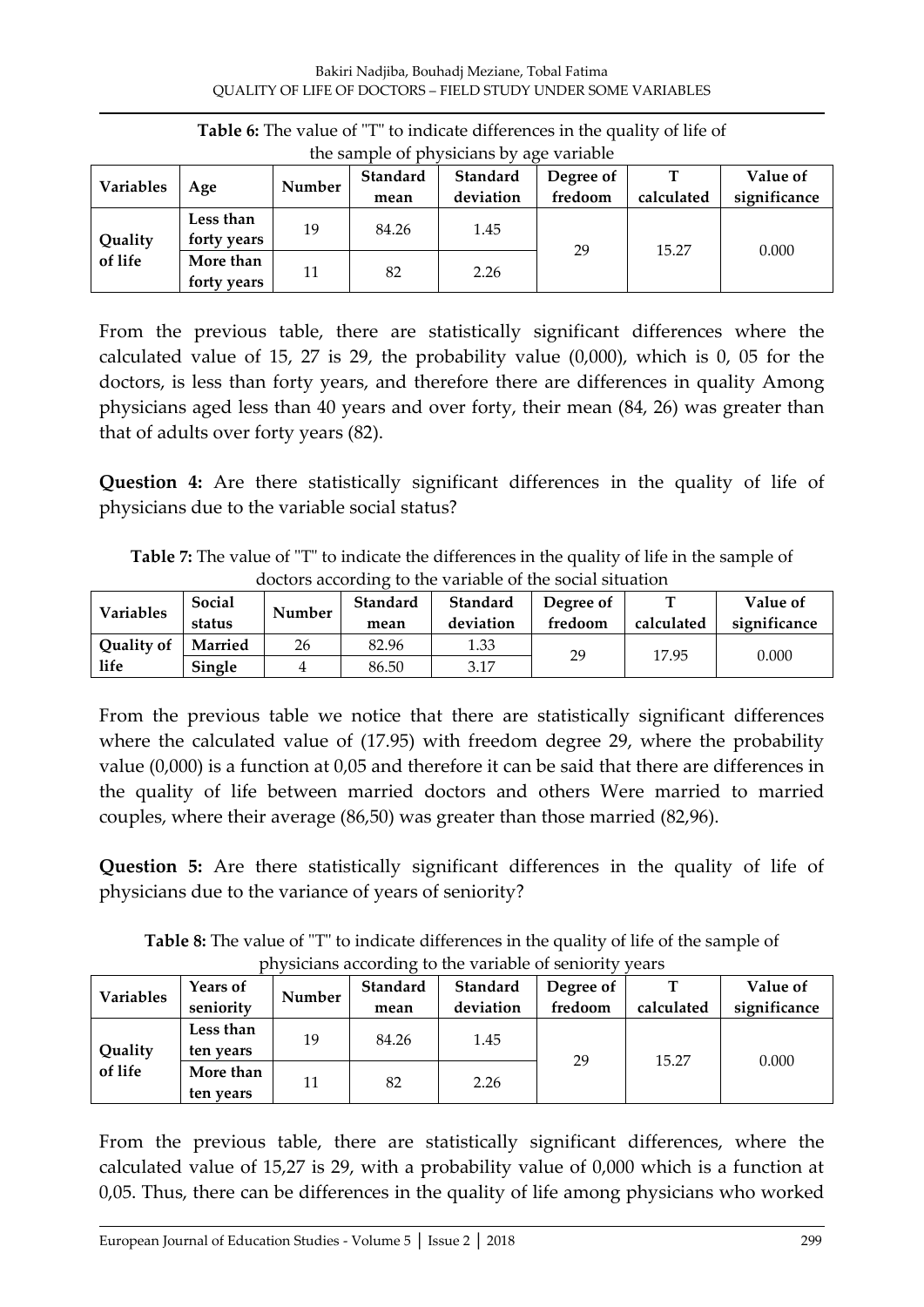less of those who worked for more than 10 years for those who worked less than 10 years, with an average of 84,26, more than married.

**Question 6:** Are there any statistically significant differences in the quality of life of doctors due to the variation of hospital's employees?

| <b>Variables</b> | The hospital<br>working<br>in<br>them | Number | Standard<br>mean | Standard<br>deviation | <b>Degree</b><br>οt<br>fredoom | m<br>calculated | Value of<br>significance |
|------------------|---------------------------------------|--------|------------------|-----------------------|--------------------------------|-----------------|--------------------------|
| Quality          | City                                  | 09     | 83.44            | 2.16                  | 29                             | 19.97           |                          |
| of life          | Countryside                           | 21     | 83.42            | 1.53                  |                                |                 | 0.000                    |

**Table 9:** The value of "T" to indicate differences in the quality of life in the sample of doctors according to the variance of the hospital working in them

From the previous table we notice that there are statistically significant differences where the calculated value (19, 97) is 29, with the probability value (0,000), which is a function at 0.05. Therefore, there can be said that there are slight differences in the quality of life among doctors in the city and doctors in the countryside for the benefit of those working in the city where their average arithmetic (83, 44) was greater than that of rural workers (83.42).

# **2.6.2 Discussion and interpretation of the results of the study**

# **A. Results associated with answering the first question in which we try to know the quality of life of physicians**

The present study aimed at conducting a descriptive study to determine the quality of life of a sample of physicians working in public hospitals in Setif governorate. The results of the first question indicated that there is a low level of quality of life in the sample of the study. This undoubtedly reflects the dissatisfaction with the quality of life the lack of adequate services, poor working conditions and the lack of a healthy working environment, which makes doctors feel bad. There is no doubt that the tired work environment experienced by doctors is reflected in their quality of life.

# **B. Results associated with the answer to the second question, which we try to know the difference in quality of life of physicians according to the following:**

As for the gender variable, the reason is that doctors, despite having the same working conditions, are satisfied with the quality of life. This is because doctors consider medical work to increase self-esteem and high social status. (2006), the study of Ismail (2011) and the study of Abu-Ola (2011), and the study of Al-Adli (2006), which indicates differences between males and females in the quality of life. (2009). As for the age variable, older physicians feel As for the social situation variable, the results indicate that there are differences in favor of married couples. This explains the burdens of married couples, the responsibility of family and children, and the cost of living compared to the monthly salary. To a lack of job satisfaction while the sense of independence and freedom of married couples, a study from the University of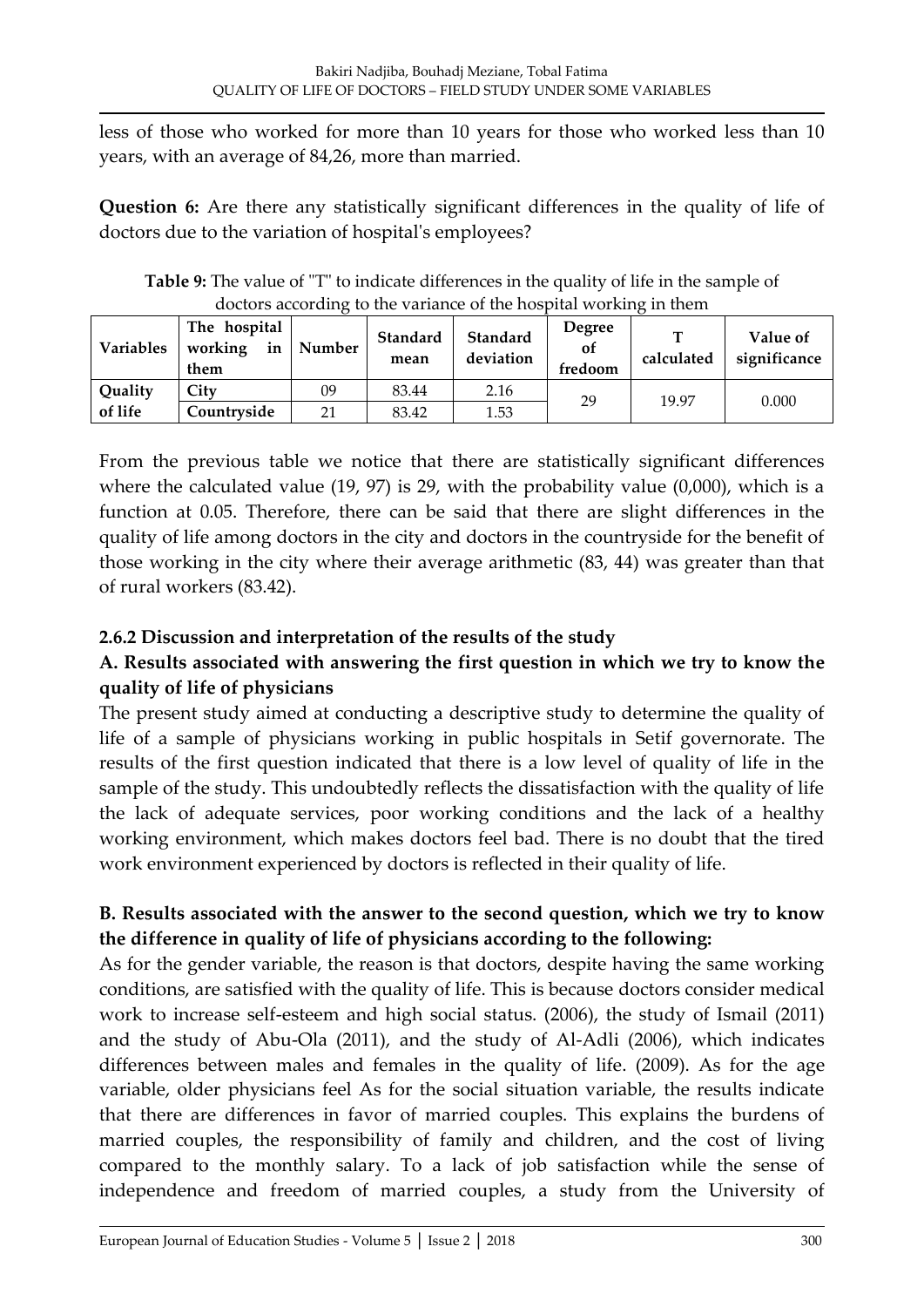Michigan, America, that the unhappy marriages that raise the incidence of diseases to about 35 percent and also reduce the rate of life by about 40 years between Happy marriages, which strengthen the immune system for married couples (Bellabas Nadia, 2016, 156). The variance of years of seniority has been noted that new doctors still have a kind of will to work contrary to senior doctors who feel pressure to reflect dissatisfaction with life, The more experienced people are under pressure and the less experienced are seeking to fulfill their ambitions and exercise their roles in society. As for the difference in hospital settings, although hospital work requires the same tools and the same responsibility, hospitals in urban areas are equipped with the event Wael helps doctors to work and make it easier to deal with patients.

### **3. Conclusion**

The present study aimed at conducting a descriptive study to determine the quality of life of a sample of physicians working in public hospitals in Setif governorate. We noticed a low level of quality of life in the study sample, with differences between males and females in favor of females. For the marital status of third parties and for professional experience was in favor of new doctors.

### **References**

- 1. Ali Mahdi Kadhim, Abdul Khaliq Najm Al-Bahadli (DS): Quality of life among the students of the University of Omanis and Libyans "Comparative cultural study", The scientific journal of Arab open academy in Denmark, semi-annual scientific journal, Faculty of Education, Muscat, p. 68.
- 2. Ajailia Youssef (2015): Sources of work pressure of health workers and ways to address them in the urgent interests (a field study at the University of Annaba), (MA), Faculty of Humanities and Social Sciences, University of Mohammed Khedr, Biskra.
- 3. Andreas Martens (2006): Améliorer l'ergonomie à l'hôpital: possible? Center hospitalier universitaire vaudois. Lausanne, suisse. Journée de la société suisse pour l'ergonomie (Suissergo); 7-8 septembre.
- 4. Bashir M'amriya (2015): Quality of life of retirees and the elderly according to the percentage of the World Health Organization, field research on Algerian samples, the Arab Journal of Psychological Sciences, No. 46, Haj Lakhdar University, Batna, Algeria.
- 5. Belabas Nadia (2016): Communication patterns and their relation to the quality of married life, (PhD), Faculty of Social Sciences, Department of Psychology, University of Oran 2, Algeria.
- 6. Bishop fast Price (2001): Quality of life in Rehabilitation counseling: Making. The philosophical practical, vol3 p204.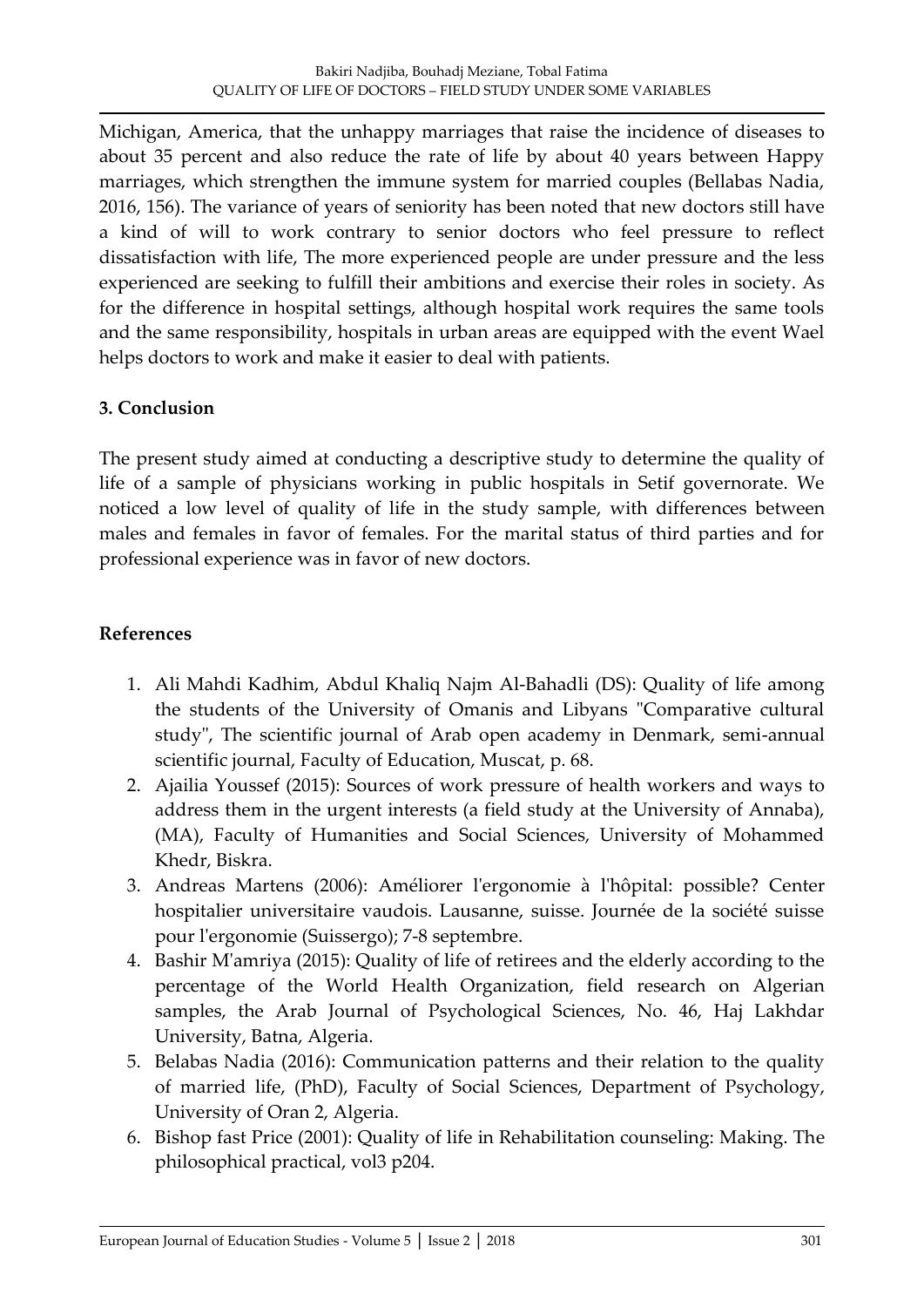- 7. Dodson, w, e (1994): Quality of life measurement in children with epilepsy in M.R Trimble & W. E. Dodson (Eds). Epilepsy and quality of life, 217-226, Raven Press Ltd: New York.
- 8. Raghda Ali Naisa (2012): Quality of Life for Students of the Universities of Damascus and Tishreen, Damascus University Journal, Volume 28, No. 1, Faculty of Education, University of Damascus.
- 9. Whoqol group (1995): The world health organization quality of life assessment (Whoqol): position paper from the world health organization, social science and medicine, 41, 1403-1409.